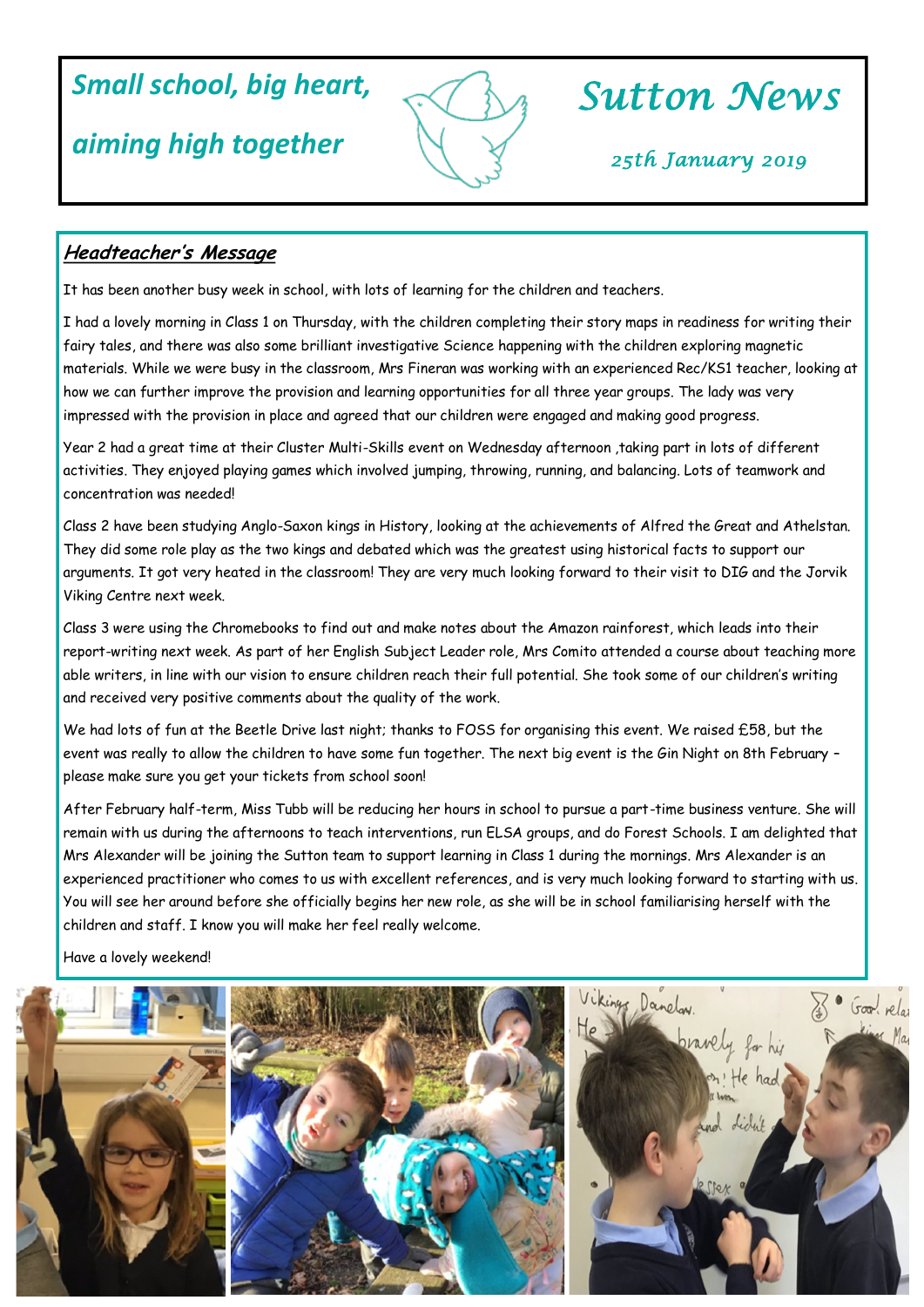| $\frac{1}{2} \left( \frac{1}{2} \right) \frac{1}{2} \left( \frac{1}{2} \right) \frac{1}{2} \left( \frac{1}{2} \right) \frac{1}{2} \left( \frac{1}{2} \right) \frac{1}{2} \left( \frac{1}{2} \right) \frac{1}{2} \left( \frac{1}{2} \right) \frac{1}{2} \left( \frac{1}{2} \right) \frac{1}{2} \left( \frac{1}{2} \right) \frac{1}{2} \left( \frac{1}{2} \right) \frac{1}{2} \left( \frac{1}{2} \right) \frac{1}{2} \left( \frac{1}{2} \right)$<br><b>SP SP</b> | $\overline{\mathbf{r}}$ | <u>לך לך לך א</u> ך                        |                              |
|----------------------------------------------------------------------------------------------------------------------------------------------------------------------------------------------------------------------------------------------------------------------------------------------------------------------------------------------------------------------------------------------------------------------------------------------------------------|-------------------------|--------------------------------------------|------------------------------|
| Superstars                                                                                                                                                                                                                                                                                                                                                                                                                                                     |                         |                                            | ☆                            |
| <b>Headteacher Award</b>                                                                                                                                                                                                                                                                                                                                                                                                                                       |                         | <b>Happy Birthday!</b>                     | ☆<br>☆                       |
| $\curvearrowright$ Jacob A, for showing kindness to lots of our school family this                                                                                                                                                                                                                                                                                                                                                                             |                         | 23rd January-Lily                          | ☆<br>☆                       |
| $\star$ week and making us all smile                                                                                                                                                                                                                                                                                                                                                                                                                           |                         | 25th January-Sam B                         | ☆                            |
| <u>Stars of the Week </u>                                                                                                                                                                                                                                                                                                                                                                                                                                      |                         | Golden table                               | ☆<br>☆                       |
| Reception-Harry, for getting stuck in and trying new                                                                                                                                                                                                                                                                                                                                                                                                           |                         | All of Year 1                              | ☆<br>☆                       |
| $\sqrt{2}$ challenges in Forest School                                                                                                                                                                                                                                                                                                                                                                                                                         |                         | House points                               | ☆<br>☆                       |
| $\star$ Year 1—Henry, for working so hard at his spellings                                                                                                                                                                                                                                                                                                                                                                                                     |                         | This week the winners are Rievaulx (Red)   | $\frac{1}{\mathcal{N}}$      |
| $\overline{P}$ Year 2—Angelica, for super work in Phonics                                                                                                                                                                                                                                                                                                                                                                                                      |                         | <u>Attendance</u>                          | ☆<br>☆                       |
| Year 3-Ella, for her wonderful instruction writing                                                                                                                                                                                                                                                                                                                                                                                                             |                         | Highest average attendance - Year 4 (100%) | ☆<br>$\frac{1}{\mathcal{N}}$ |
| Year 4-Charlie, for fantastic explanations in Maths                                                                                                                                                                                                                                                                                                                                                                                                            |                         | Whole school average - 97.4%               | ☆<br>☆                       |
| $\overleftrightarrow{\mathbf{x}}$ Year 5—Alex, for super enthusiasm and learning in Maths                                                                                                                                                                                                                                                                                                                                                                      |                         | $\star$ National attendance average - 96%  | ☆<br>☆                       |
| $\star$ Year 6—Rebecca, for a careful and detailed feather sketch                                                                                                                                                                                                                                                                                                                                                                                              |                         |                                            |                              |
|                                                                                                                                                                                                                                                                                                                                                                                                                                                                |                         |                                            |                              |

## **Other news**

#### **Parents' Evening sign-up sheets**

Parents' Evenings will be held on Wednesday 13th and Thursday February, 3:40-6pm, and sign-up sheets are available in the school entrance hall. If you have difficulty coming into school to sign up for a slot, please let the school office know and we will check availability for you. Please note there will be NO Times Tables Club on Thursday 14th, but Archery Club will still be on.

#### **Homework—MyMaths**

We have a very large number of children not completing their MyMaths homework. The activities that are set reflect the unit of work being focused on and should help consolidate your child's learning. If your child is finding the homework difficult, they need to communicate this to their class teacher ASAP - some children have done this and the homework has been adapted. Please encourage your children to complete the activities in the time allocated, or the work will begin to build up and they will become overwhelmed by it. Thank you for your support and apologies to those children who are completing their homework diligently.

#### **FOSS Gin Night, 8th February (8pm)**

The much-anticipated FOSS Gin Night is coming up on Friday 8th February, in conjunction with Copper King distillery in Sutton, and with a bar provided by the Mended Drum in Huby. Tickets are on sale in the school office for £15, which includes a welcome drink, antipasti board, and four tasters of gin paired with cheeses. Beer and prosecco will be on sale.

#### **Help! Van to help FOSS to set up for Gin Night**

If anyone has a van and could help FOSS transport a portable bar for the Gin Night, please could you let Caroline Clements, Jo Graham or the school office know. Many thanks in advance for any help with this!

#### **Donations of old adult T-shirts for aprons**

We would be very grateful for any donations of old adult T-shirts (or older child T-shirts) for our Class 1 children to use as extra aprons for art and craft work. If you have any, please could you drop them into the school office or give them to Mrs Fineran. Thank you!